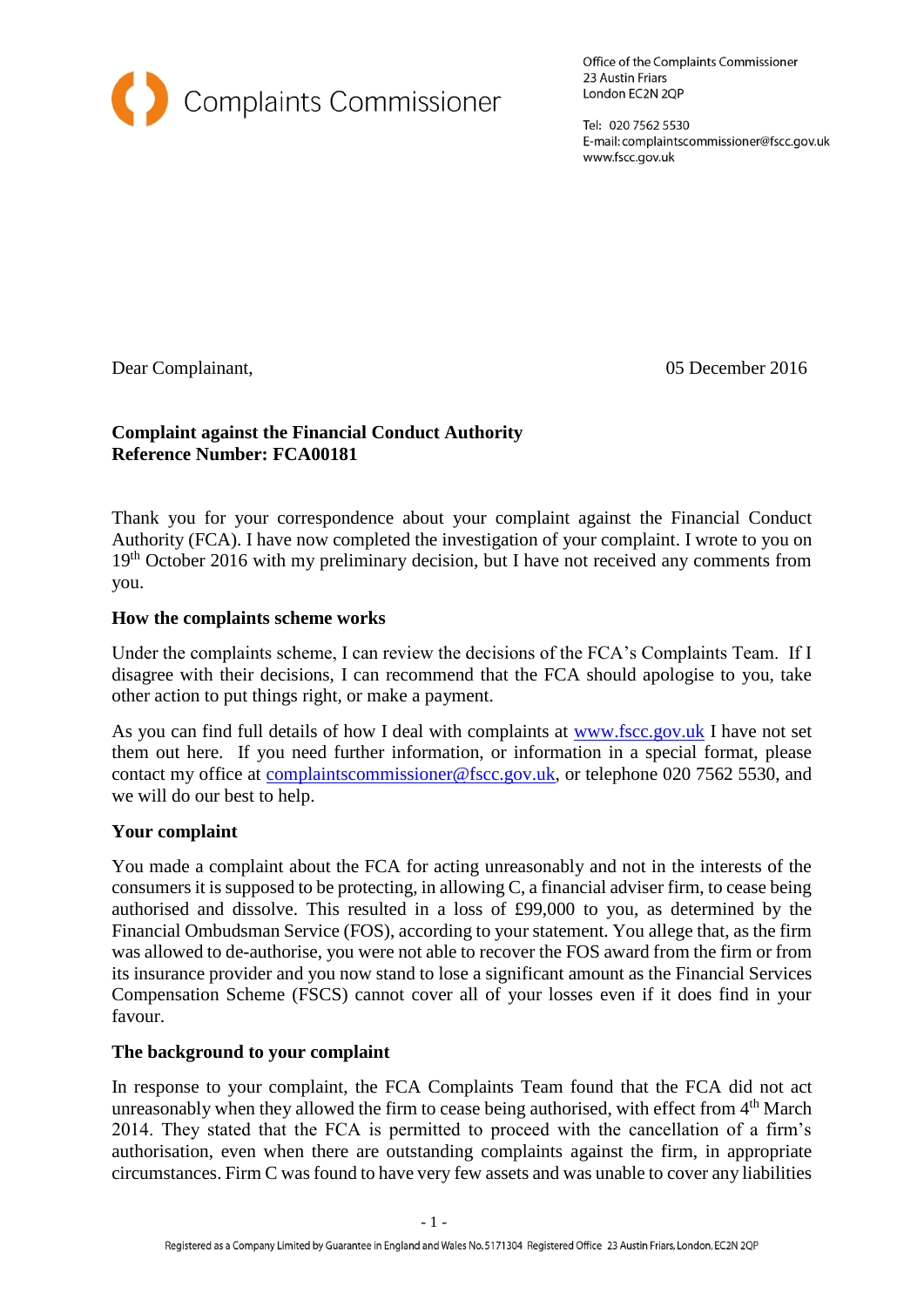arising from complaints upheld against it. In those circumstances, its permissions were cancelled.

# **My findings**

In considering your complaint, I reviewed the FCA's records relating to the cancellation of C's permissions, the rules the FCA must follow, and their internal process guide.

It is clear from the rules that whilst the FCA must have regard to outstanding complaints against a firm when considering an application to cancel Part IV a) permissions, outstanding complaints do not prevent the FCA from approving a cancellation request.

Having reviewed the notes made by the team considering C's cancellation application, I find that the information you were given by the Complaints Team in their response is correct: the FCA considered the fact that there were outstanding complaints against the firm, but by the time the firm submitted its application to cancel its permissions, it did not have assets it could have used to meet liabilities arising from the FOS upholding complaints against them. Additionally, the firm's Professional Indemnity Insurance (PII) cover had lapsed by the time the application was considered. C also notified the FCA that it intended to continue administering any claims against it, that is, manage the complaints process. As such, retaining C's Part IV (a) permissions would not have meant that consumers would have been paid redress or that the insurance provider would have covered the shortfall.

Furthermore, the way PII operates is that a firm is required to notify its insurance provider of claims against it at the time they are made in order for the insurance to be valid. It is not the FCA's responsibility to verify whether a firm followed the correct claims process in relation to PII.

## **Conclusion**

Having reviewed all the information available to me, I find that the FCA did not act unreasonably in approving C's application for the cancellation of their Part IV (a) permissions. The firm did not have sufficient assets to meet any liabilities arising from consumer complaints.

However, in the light of your case I recommended that the FCA consider a possible improvement to their approach, which might help people in the position in which you found yourself. Since firms already have to notify the FCA of outstanding complaints and are required to hold PII, an additional step would be to require firms to demonstrate that they have notified their insurance provider of all the outstanding complaints (be that internal or external) against them, both when they submit their cancellation application and when that is assessed by the FCA. This would give complainants a better chance of recovering any awards made to them by the firm or by the FOS.

I am pleased to say that the FCA have accepted that this suggestion is a good one, and are considering adding steps into their processes to enhance the protection of consumers in such cases.

You might also be interested in a number of changes which have taken place in the way the FCA considers outstanding complaints against firms applying for cancellation of their permissions. Following a complaint made to my office, I made some recommendations to the FCA relating to this subject, which can be seen by accessing my report on the following link:

<http://fscc.gov.uk/wp-content/uploads/FCA00015-FD-24-11-14-Publish.pdf>